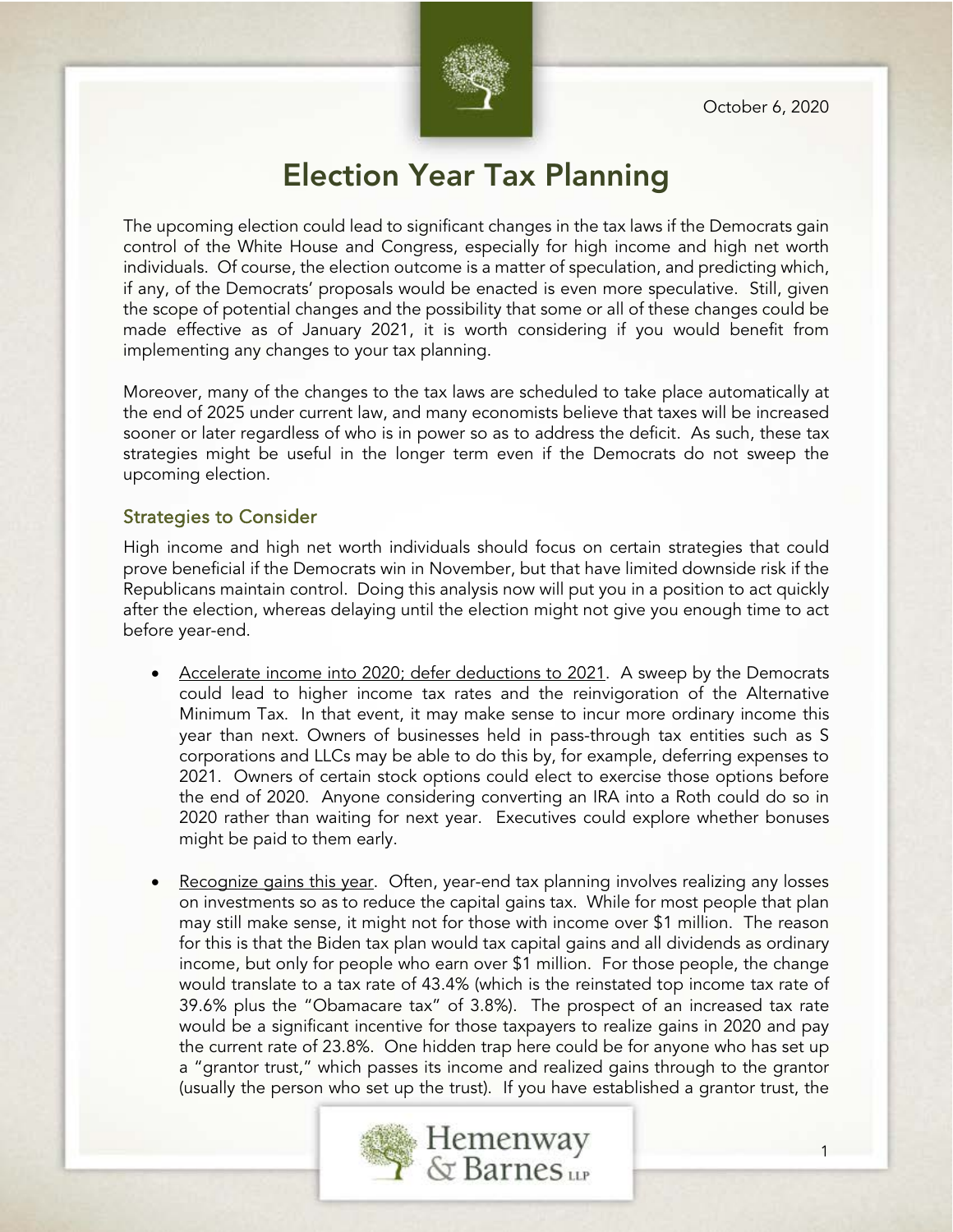

trust income would likely be added to your personal income when determining whether your income exceeds \$1 million and therefore whether the higher rate applies.

- Make gifts to family. The Biden tax plan would reduce the estate, gift and generationskipping tax exemption, which is the amount of property you can leave to a nonspouse as a lifetime gift or upon your death without incurring any of these taxes. The current exemption level of \$11.58 million would be dropped to the 2017 level (plus inflation adjustments) of approximately \$5.65 million. Married couples can combine their tax exemptions, so their exemption level would drop from \$23.16 million to about \$11.3 million. Most estates fall below all of these figures and therefore would not pay any of these taxes regardless of the election outcome. But for estates that exceed these values, this change would translate to about \$2.38 million of additional estate tax for an individual estate and \$4.75 million for married couples upon the death of the surviving spouse. It is important to note that this change is scheduled to take place at the end of 2025 regardless of who wins the election, but making gifts in 2020 to family members in lower generations, or to trusts for their benefit will ensure heirs benefit from the tax savings. For those unsure about gifting such large amounts, use of "spousal lifetime access trusts" are a way to make a gift while still preserving the possibility of distributing some of those assets out of the trust to one's spouse, should that prove to be necessary. Moreover, gifts to a "quiet trust" can help address concerns about negatively affecting a trust beneficiary's work ethic. More details about these and other estate planning strategies can be found [here.](https://hembar.com/uploads/1280/doc/New_Tax_Planning_Strategies_Part_3.pdf)
- Accelerate charitable gifts into 2020. In the wake of COVID-19, Congress enacted certain incentives to encourage people to make charitable gifts in 2020, including the ability to deduct up to 100% of adjusted gross income for cash gifts to public charities. Some of these incentives will expire at the end of 2020 regardless of the election outcome. In addition, the Biden tax plan calls for re-imposing certain limitations on charitable deductions by high income individuals, including re-introducing the Pease limitations on itemized deductions. Accordingly, a charitable gift in 2020 may be more valuable from a tax perspective than a charitable gift in 2021.

### Act Now

Many of these strategies require advanced planning and time to execute. By considering your options now and developing a plan, you will be prepared to act if and when the time comes.

### Additional Resources:

- [COVID-19 and Presidential Election Have Significant Effect on Estate Planning](https://hembar.com/news_resources/covid-19-and-presidential-election-have-significant-effect-on-estate-planning)
- [2020 Personal Tax Planning Update](https://hembar.com/news_resources/2020-personal-tax-planning-update)
- [Pitfalls and Opportunities Under the New Federal Tax Law](https://hembar.com/news_resources/pitfalls-and-opportunities-under-the-new-federal-tax-law-part-3) 3 part series